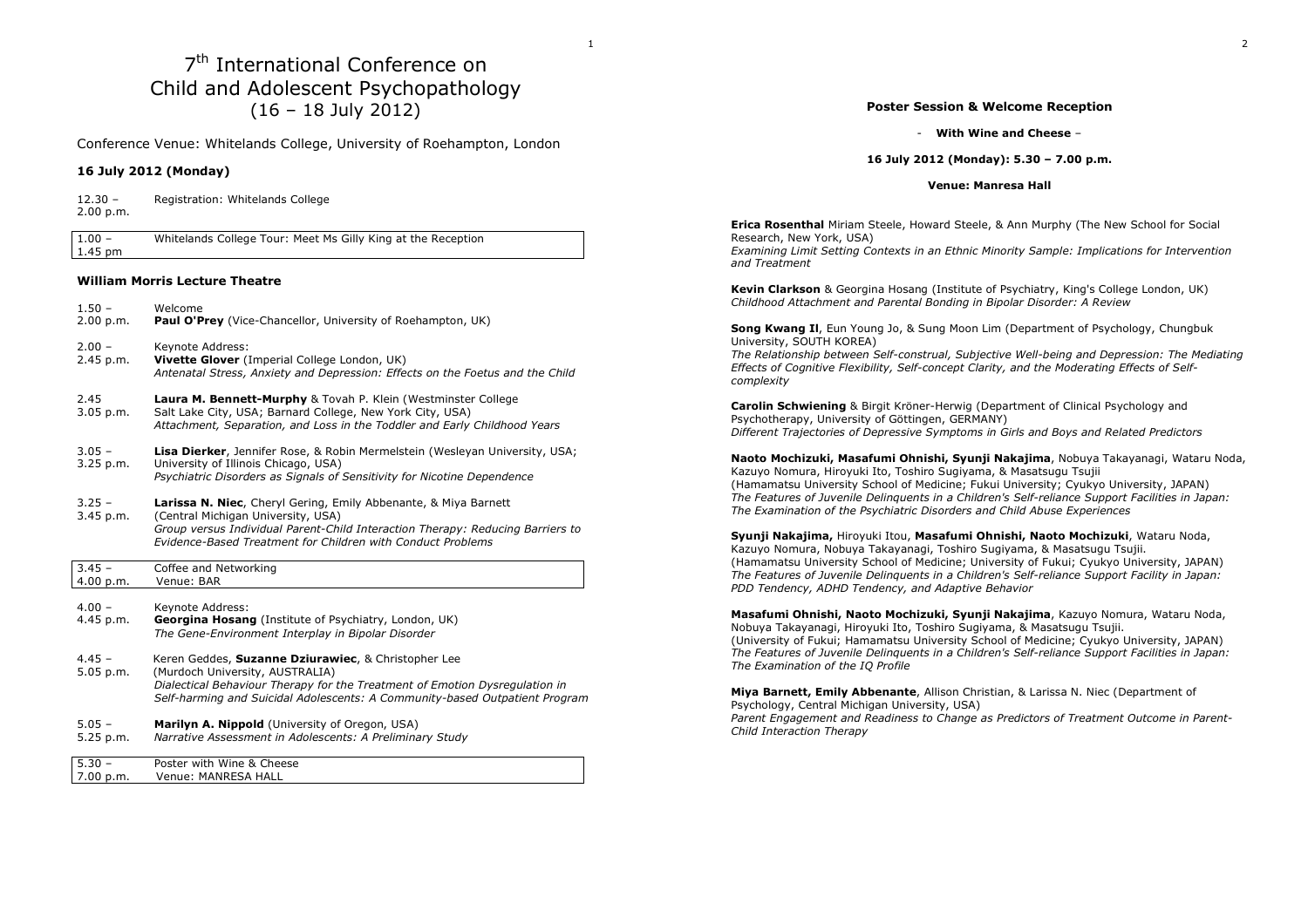**Shobana Raghupathy** (Sociometrics Corporation, CA, USA) *Developing a Computer-based Substance Use Prevention Curriculum for American Indian Youth* 

### **Delphine Koh**, **Suzanne Dziurawiec**, & **Simon Davies**

 (Department of Psychological Medicine, KK Women's & Children's Hospital, SINGAPORE; School of Psychology, Murdoch University, AUSTRALIA) *Fear of Emotion: The Modified Affective Control Scale for Adolescents-Revised* 

**Kate Hodgson** (School of Psychology, Cardiff University, UK) *Psychopathology Among Young People with Recent Experiences of Homelessness* 

**Stella G. Giakoumaki**, Panos Roussos, Chrysoula Zouraraki, Elpiniki Spanoudakis, Maria Mavrikaki, Evangelia M. Tsapakis, & Panos Bitsios

 (Department of Psychology, University of Crete, GREECE; Department of Psychiatry & Behavioural Sciences, University of Crete, GREECE; Department of Psychiatry, Mount Sinai School of Medicine, USA; Institute of Psychiatry, King's College London, UK; Aghios Charalambos Mental Health Clinic, GREECE)

 *Low "Care" and High "Overprotection" in Parenting is Associated with Schizotypic and Anxiety personality traits* 

**Ana Paula Monteiro**, Andreia Sofia Lopes, Hugo Tiago Madeira, & Joana Maria Seco (Escola Superior de Enfermagem de Coimbra; Centro Hospitalar Psiquiátrico de Coimbra Hospitais da Universidade de Coimbra; Hospital Psiquiátrico de Lorvão, CHPC, Coimbra, PORTUGAL)

*Reducing Mental Health Stigma and Discrimination: Educational Interventions in Basic Schools* 

**Nobuya Takayanagi**, Syunji Nakajima, Naoto Mochizuki, Masafumi Ohnishi, Kazuyo Nomura, Wataru Noda, Hiroyuki Ito, Toshiro Sugiyama, & Masatsugu Tsujii.

 (Hamamatsu University School of Medicine; University of Fukui; Cyukyo University, JAPAN) *The Features of Juvenile Delinquents in a Children's Self-reliance Support Facilities in Japan: An Examination of Factor Index and Subscale Scores Pattern* 

**Shalaine Payne** & Schachar, R. J. (The Hospital for Sick Children & University of Toronto, CANADA)

*Error Processing: A Neurocognitive Deficit of Children with ADHD*

#### **17 July 2012 (Tuesday): William Morris Lecture Theatre**

9.00 - Registration: Whitelands College 10.00 a.m. 9.30 – Keynote Address:<br>10.15 a.m. **Frances Rice** (Un 10.15 a.m. **Frances Rice** (University College London, UK) *Examining Risk Processes for Child and Adolescent Depression* 10.15 – **Barbara A. Mowder** (Pace University, USA) 10.35 a.m. *Assessing Parenting: Importance in Terms of Child and Adolescent Psychopathology* 10.35 – **Benjamin Houltberg**, Michael Criss, Amanda Sheffield-Morris, & Cara Bolser 10.55 a.m. (Indiana University-Purdue University, USA; Oklahoma State University, USA) *Link between Peer Relationships and Adolescent Adjustment: Analysis of Emotion Regulation as a Mediator* 10.55 – **Sonja March**, Susan Spence, & Caroline Donovan 11.15 a.m. (University of Queensland, AUSTRALIA; Griffith University, AUSTRALIA) *Online CBT for Youth Anxiety: Extending BRAVE-ONLINE into the UK Context* 11.15 – Coffee and Networking

### **17 July 2012 (Tuesday): William Morris Lecture Theatre**

11.30 a.m. Venue: BAR

1.45 p.m. Venue: BAR

| $11.30 -$<br>12.15 p.m.  | Keynote Address:<br><b>Catharine Creswell</b> (University of Reading, UK)<br>Recent Developments in the Treatment of Childhood Anxiety                                                                                                          |
|--------------------------|-------------------------------------------------------------------------------------------------------------------------------------------------------------------------------------------------------------------------------------------------|
| $12.15 -$<br>12.35 p.m.  | <b>Graham Emslie &amp;</b> Taryn Mayes (UT Southwestern Medical Center, USA)<br>Predictors and Moderators of Relapse in Depressed Youth                                                                                                         |
| $12.35 -$<br>12.55 p.m.  | <b>Vaughn DeCoster, Rob Gershon, Sarah Green (University of Southern</b><br>Indiana, USA)<br>Paraprofessional Non-directed Child-led Play as an Early Intervention in<br>Elementary Schools: A Four Year Evaluation of the Primary Project      |
| $12.55 -$<br>$1.15$ p.m. | Alvin Lai Oon NG & Miriam Sang-Ah PARK<br>(Universiti Kebangsaan Malaysia, MALAYSIA; Monash University Sunway<br>Campus, MALAYSIA)<br>Globalising Mental Health: The Culture - Family Triad Model of Psychotherapy<br>and its Relevance in Asia |
|                          | Lunch and Networking                                                                                                                                                                                                                            |

| $4.45 -$  | Poster session      |  |
|-----------|---------------------|--|
| 2.40 p.m. | Venue: MANRESA HALL |  |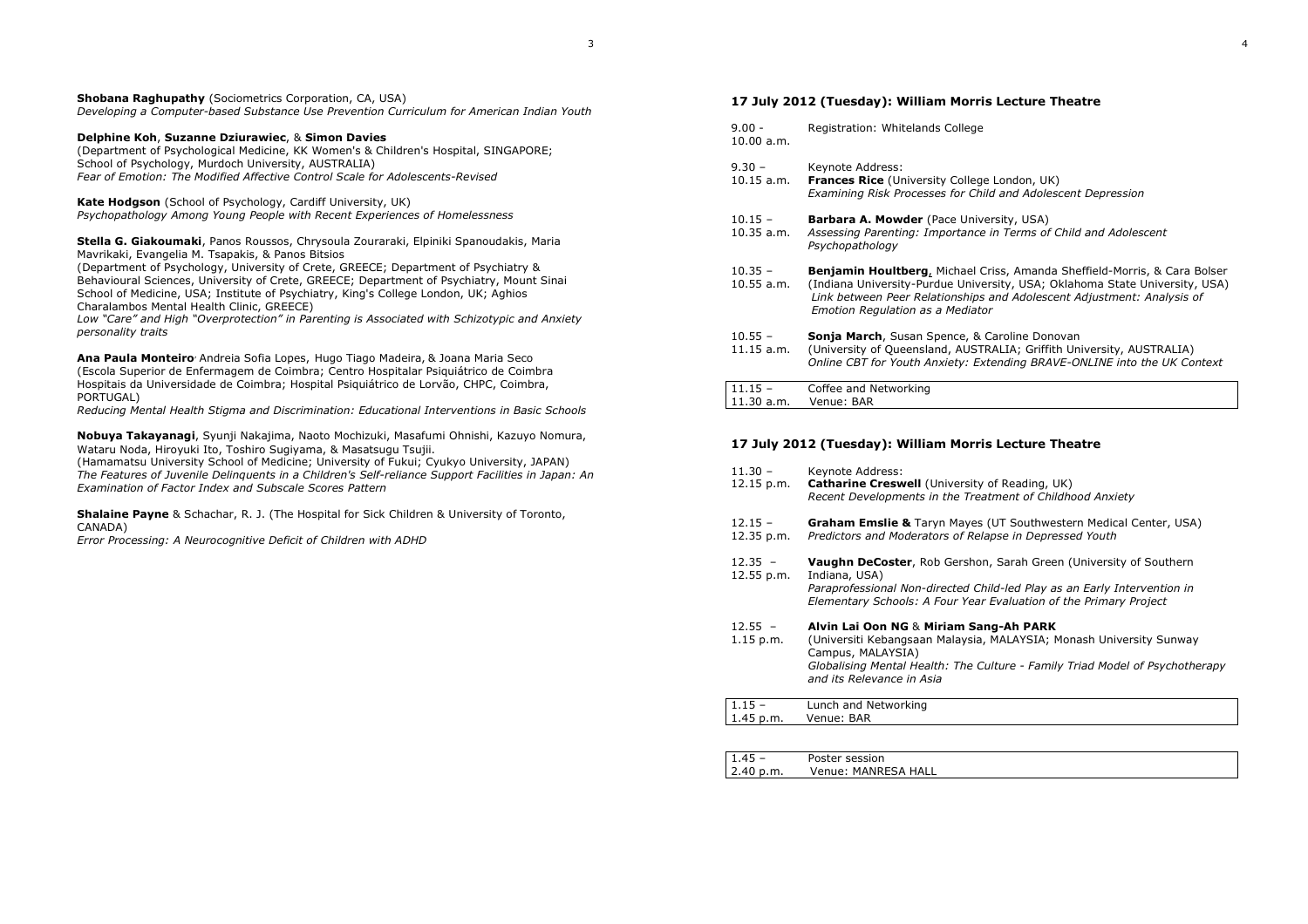# **17 July 2012 (Tuesday): Parallel Session 1 - William Morris Lecture Theatre**

| <b>Chair:</b>         | <b>Owen Spear</b> (University of Melbourne, AUSTRALIA)                                                                                                                                                                                                                                                                                                                                   |
|-----------------------|------------------------------------------------------------------------------------------------------------------------------------------------------------------------------------------------------------------------------------------------------------------------------------------------------------------------------------------------------------------------------------------|
| $2.40 -$<br>3.00 p.m. | <b>Jasmina Burdzovic Andreas</b> & Malcolm W. Watson (Brown University, USA;<br>Brandeis University, USA)<br>Person-environment Interactions in Predicting Adolescent Drinking: The Role of<br>Sensation-seeking, Parental Physical Punishment and Neighborhood Risk Factors                                                                                                             |
| $3.00 -$<br>3.20 p.m. | Francesca Pesola, Katherine Shelton, Jon Heron, Marcus Munafo, Marcus<br>Hickman, Barbara Maughan, & Marianne van den Bree<br>(Cardiff University; Bristol University; Institute of Psychiatry, King's College, UK)<br>The Impact of the Peer Group on the Relationship between Depression and<br>Problem Drinking in Adolescence: Analyses in a Longitudinal Population-based<br>Sample |
| $3.20 -$<br>3.40 p.m. | <b>Laura Sumaski</b> , K. Piontek, F. Rist (University of Münster;<br>University Hospital Münster, GERMANY)<br>Alcohol Consumption in University Students in Germany                                                                                                                                                                                                                     |
| $3.40 -$<br>4.00 p.m. | <b>Owen Spear, Allen, N., &amp; Dudgeon, P. (University of Melbourne, AUSTRALIA)</b><br>Stressful Life Events and Temperament, but not Parenting Style, Mediate the<br>Relationship between Neighbourhood Disadvantage and internalizing symptoms<br>in Adolescents                                                                                                                      |
| $4.00 -$<br>4.15 p.m. | Coffee and Networking<br>Venue: BAR                                                                                                                                                                                                                                                                                                                                                      |

# **17 July 2012 (Tuesday): Parallel Session 2 – Room G071**

| <b>Chair:</b>         | Mark Wright (University of Sussex, UK)                                                                                                                                                                             |  |
|-----------------------|--------------------------------------------------------------------------------------------------------------------------------------------------------------------------------------------------------------------|--|
| $2.40 -$<br>3.00 p.m. | <b>Anna Alkozei, Cathy Creswell &amp; Peter Cooper</b><br>(University of Reading, Department of Psychology, UK)<br>Do Anxious and Non-Anxious Children Differ in their Perception of Bodily<br>Symptoms?           |  |
| $3.00 -$<br>3.20 p.m. | <b>Nejra Van Zalk</b> , Maria Tillfors, & Margaret Kerr<br>(Center for Developmental Research, Orebro University, SWEDEN)<br>The Roles of Social Anxiety and Peer Crowds in Self-Harming Behaviors                 |  |
| $3.20 -$<br>3.40 p.m. | <b>Mark Wright</b> & Robin Banerjee (School of Psychology, University of<br>Sussex, UK)<br>To Act or Not to Act: Mechanisms that Connect Social Anxiety and Depression<br>with Children's Active Coping Strategies |  |
| $3.40 -$<br>4.00 p.m. | Monica Lederman & Roslyn Galligan (Swinburne University, AUSTRALIA)<br>Attachment, Parenting and Coping Styles as Predictors of Anxiety and Worry in<br>Adolescents                                                |  |
| $4.00 -$<br>4.15 p.m. | Coffee and Networking<br>Venue: BAR                                                                                                                                                                                |  |

# **17 July 2012 (Tuesday): Parallel Session 3 - Room G070**

| <b>Chair:</b>         | <b>Sharon John &amp; Jayshree Pithia (University of Roehampton, UK)</b>                                                                                                                                                                                                                             |
|-----------------------|-----------------------------------------------------------------------------------------------------------------------------------------------------------------------------------------------------------------------------------------------------------------------------------------------------|
| $2.40 -$<br>3.00 p.m. | Renee Shamah, <b>Barbara Mowder</b> , Taoxin Zeng, & Shagufta Asar<br>(Psychology Department, Pace University, USA)<br>Parenting Differences between a Psychiatric and General Sample of Children                                                                                                   |
| $3.00 -$<br>3.20 p.m. | <b>Alegra Hummel</b> , Katherine Shelton, Jon Heron, Laurence Moore, & Marianne<br>van den Bree (Section of Forensic Psychiatry and Substance Misuse, Cardiff<br>University, UK<br>Family Functioning, Pubertal Timing and Substance Use in a Prospective,<br>Longitudinal Study of British Females |
| $3.20 -$<br>3.40 p.m. | <b>Osman Sabuncuoglu</b> (School of Medicine, Marmara University, TURKEY)<br>Gestational Health Problems and Low Birth-weight Associated with Maternal<br>Insecure Attachment Style                                                                                                                 |
| $3.40 -$<br>4.00 p.m. | <b>Mandy Lau, Cathy Creswell, &amp; Lynne Murray</b><br>(School of Psychology and Clinical Language Sciences, University of Reading,<br>UK)<br>Do Children Perceive Parents Differently in High Stress vs. Low Stress Condition?<br>An Experimental Study                                           |
| $4.00 -$<br>4.15 p.m. | Coffee and Networking<br>Venue: BAR                                                                                                                                                                                                                                                                 |

# **17 July 2012 (Tuesday): Parallel Session 4 - Room G001**

| <b>Chair:</b>         | Katharine Chisholm (University of Birmingham, UK)                                                                                                                                                                                                                                                                                                                                                  |
|-----------------------|----------------------------------------------------------------------------------------------------------------------------------------------------------------------------------------------------------------------------------------------------------------------------------------------------------------------------------------------------------------------------------------------------|
| $2.40 -$<br>3.00 p.m. | Diana Andrea Barron, Angela Hassiotis, Renee Romeo, Iris Molosankwe,<br>Sue Martin, Charles Parkes, & Phil Appleby<br>(Research Department of Mental Health, University College London, UK; Institute<br>of Psychiatry, Kings College, UK; Islington Community Learning disability Team,<br>UK; Camden Learning Disability Team, UK)<br>Transition Characteristics & Cost in Challenging Behaviour |
| $3.00 -$<br>3.20 p.m. | <b>David Cawthorpe</b> (Faculty of Medicine, The University of Calgary, CANADA)<br>Association of child and adolescent psychiatric and somatic disorders: Evidence<br>of Stigma and Implications for Policy and Health Reform                                                                                                                                                                      |
| $3.20 -$<br>3.40 p.m. | Katharine Chisholm, Paul Patterson, Erin Turner, & Max Birchwood<br>(University of Birmingham, UK)<br>Discrimination of Mental Illness, Mental Health Literacy, and Emotional Well-<br>being: Preliminary Findings from 7 UK Secondary Schools                                                                                                                                                     |
| $3.40 -$<br>4.00 p.m. | Xenia Anastassiou-Hadjicharalambous, William Toomey, Stella Polyviou,<br>Andri Ioannou, Demetra Themistocleous Ypermachou Nastazia, Constantinos<br>Agathocleous, Natalie Hadjiloizou, Vasiliki Demetriou & Cecilia Essau<br>(University of Nicosia, CYPRUS; University of Roehampton, UK)<br>Exploring Attitudes towards Schizophrenia in Cyprus                                                  |
| $4.00 -$<br>4.15 p.m. | Coffee and Networking<br>Venue: BAR                                                                                                                                                                                                                                                                                                                                                                |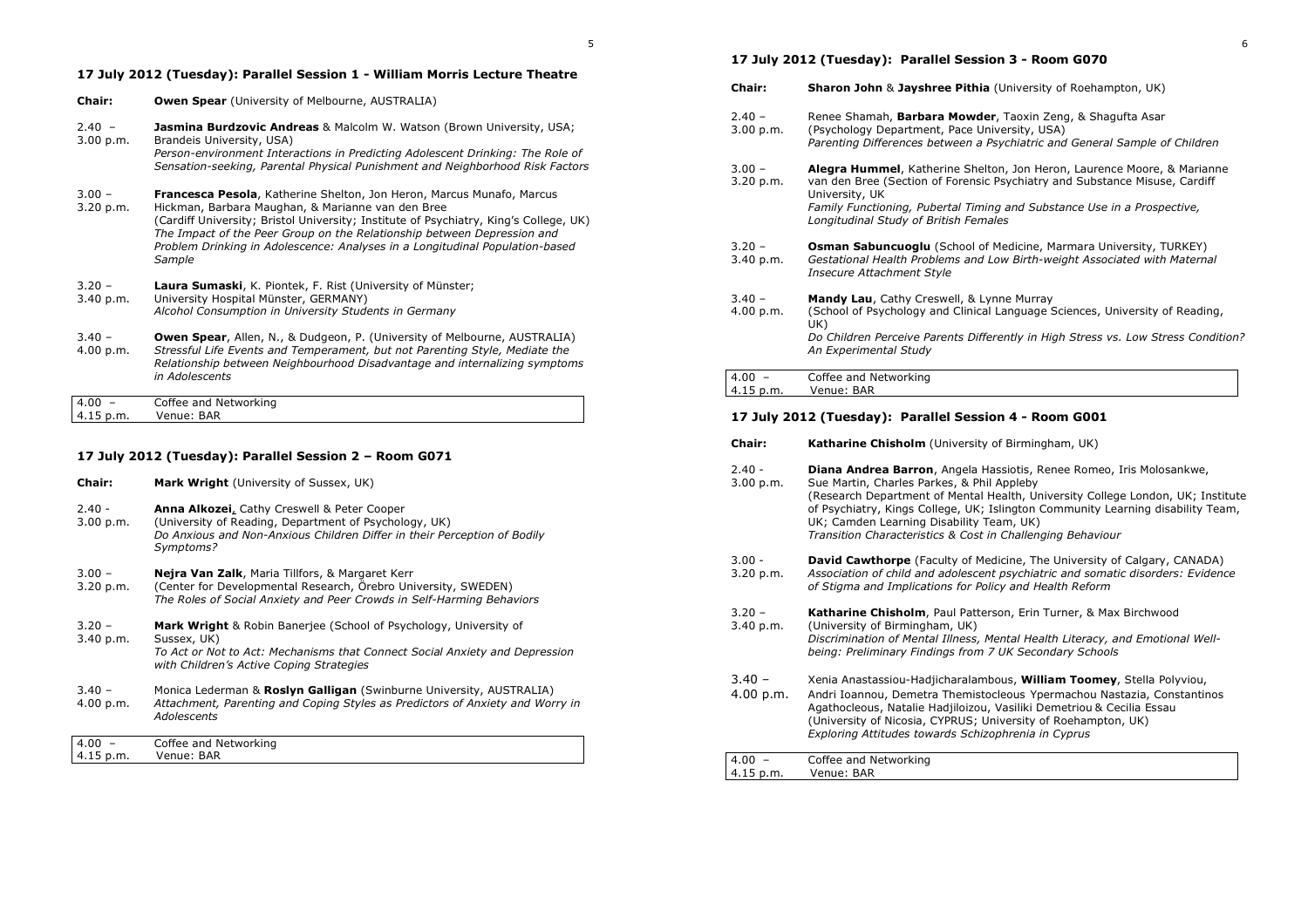# **17 July 2012 (Tuesday): Parallel Session 5 - William Morris Lecture Theatre**

| <b>Chair:</b>           | Xenia Anastassiou-Hadjicharalambous (University of Nicosia, CYPRUS)                                                                                                                                                                                                                                                                                               |
|-------------------------|-------------------------------------------------------------------------------------------------------------------------------------------------------------------------------------------------------------------------------------------------------------------------------------------------------------------------------------------------------------------|
| $4.15 -$<br>4.35 p.m.   | Maarten van Zalk & M. Kerr<br>(Center for Developmental Research, Örebro University, SWEDEN)<br>Psychopathic Personality Traits Moderate Peer Influence on Violence                                                                                                                                                                                               |
| $4.35 -$<br>$4.55$ p.m. | <b>Åsa Carlsund</b> , Ulrika Eriksson, Petra Löfstedt, & Eva Sellström<br>(Department of Health Sciences, Mid Sweden University, Östersund;<br>Swedish National Institute of Public Health, Östersund, SWEDEN)<br>Risk Behavior and Conduct Problems in Swedish Adolescents - Is Shared<br>Physical Custody after Family Split-up a Risk- or a Protective Factor? |
| $4.55 -$<br>5.15 p.m.   | <b>Claire Gaskin</b> (Adolescent Mental Health, Justice Health, Sydney,<br>AUSTRALIA)<br>Mental Health and Trauma in Young Offenders                                                                                                                                                                                                                              |
| $5.15 -$<br>5.35 p.m.   | <b>Stephen Kane</b> (University of Guam, GUAM)<br>"If the wizard is a wizard who will serve": Using a Universal Cinematic Theme to<br>Explore Anxiety, Loss and Unfulfilled Expectations of Parental Love and<br>Protection in a Sample of At-risk Adolescents                                                                                                    |

# **17 July 2012 (Tuesday): Parallel Session 6 - Room G070**

| <b>Chair:</b>           | <b>Yae-Ri Kang</b> (University of Roehampton, UK)                                                                                                                                                                                                        |
|-------------------------|----------------------------------------------------------------------------------------------------------------------------------------------------------------------------------------------------------------------------------------------------------|
| $4.15 -$<br>$4.35$ p.m. | Yae-Ri Kang & Sarah Halligan<br>(School of Psychology and Clinical Language Sciences, University of Reading,<br>UK)<br>The Moderating Effect of Child Temperament on the Link Between Mothers'<br><b>Characteristics and Child Emotional Development</b> |
| $4.35 -$<br>$4.55$ p.m. | Monika Pudło & Małgorzata Święcicka<br>(Department of Psychology, Warsaw University, POLAND)<br>Self-efficacy Beliefs in Learning Disabled Children: The Role of Accompanying<br><b>Inattention Symptoms</b>                                             |

| $4.55 -$                   | <b>Rini Hildayani</b> (Faculty of Psychology, University of Indonesia, INDONESIA) |
|----------------------------|-----------------------------------------------------------------------------------|
| <b>F 1 F</b> $\sim$ $\sim$ | The Decembers of Marbon Child Totane ation in Child Maltocatus and Canar          |

5.15 p.m. *The Description of Mother-Child Interaction in Child-Maltreatment Cases* 

# **17 July 2012 (Tuesday): Parallel Session 7 - Room G071**

| <b>Chair:</b>           | <b>Jenny Crosby</b> (University of Reading, UK)                                                                                                                                                                                                                                                                                            |
|-------------------------|--------------------------------------------------------------------------------------------------------------------------------------------------------------------------------------------------------------------------------------------------------------------------------------------------------------------------------------------|
| $4.15 -$<br>$4.35$ p.m. | <b>Jenny Crosby.</b> In collaboration with: Cathy Creswell & Peter Cooper<br>(University of Reading, UK)<br>Social Factors in the Aetiology and Maintenance of Child Anxiety Disorders:<br>An Examination of Diagnostic Specificity                                                                                                        |
| $4.35 -$<br>$4.55$ p.m. | Xenia Anastassiou-Hadjicharalambous, Andri Ioannou, Stella Polyviou,<br>Julie Ioannou, Elias Ioannou, Vasiliki Demetriou, William Toomey, Antonia<br>Vrahimi & Cecilia Essau<br>(University of Nicosia, CYPRUS; University of Roehampton, UK)<br>Knowledge about Anxiety Disorders: Plausible Implications on Failure to Seek<br>Treatment |
| $4.55 -$<br>$5.15$ p.m. | <b>Chris Fradkin &amp; Jan L. Wallander</b><br>(Psychological Sciences, University of California, Merced, USA)<br>Racial/ethnic Disparities in Obesity among Minority Adolescents in the United                                                                                                                                            |

# **17 July 2012 (Tuesday): Parallel Session 8 - Room G001**

*States may Exist Independently of SES* 

| <b>Chair:</b>           | <b>Lissa C. Ramsepaul</b> (Miriam's Kitchen, Washington, DC, USA)                                                                                                                                                                    |
|-------------------------|--------------------------------------------------------------------------------------------------------------------------------------------------------------------------------------------------------------------------------------|
| $4.15 -$<br>4.35 p.m.   | <b>Lissa C. Ramsepaul</b> (Miriam's Kitchen, Washington, DC, USA)<br>Homelessness in Adolescence: A Case Study                                                                                                                       |
| $4.35 -$<br>4.55 p.m.   | <b>Cithra Bheamadu</b> (University of Johannesburg, SOUTH AFRICA)<br>Self-injurious Behaviours in South Africa                                                                                                                       |
| $4.55 -$<br>$5.15$ p.m. | <b>Ruth Brand Flu</b><br>Out of the Darkness: Suicidal Behaviour in Young Children on the Autism<br>Spectrum                                                                                                                         |
| $5.15 -$<br>5.35 p.m.   | Surya Raj Niraula, Devendra Bahadur Chhetri, Girish Kumar Singh,<br>S Nagesh, Nilambar Jha (B.P. Koirala Institute of Health Sciences, NEPAL)<br>Drug Abuse Pattern and Risk Taking Behaviors among Drug Abusers in Dharan,<br>Nepal |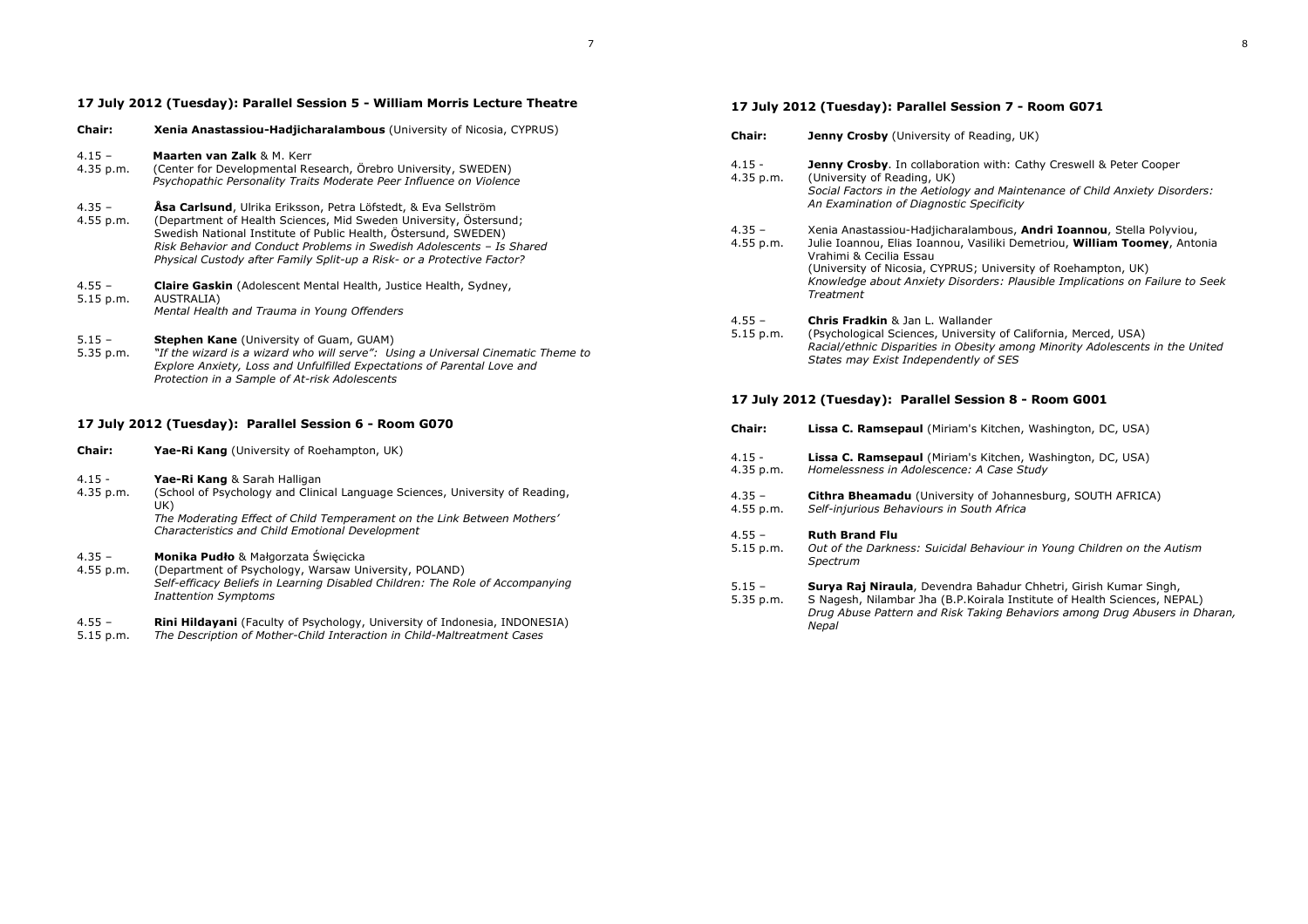# **17 July 2012 (Tuesday): Parallel Session 9 – Room G020**

| Chair:                  | <b>Ivelina Tsocheva</b> (University of Roehampton, UK)                                                                                                                                                                                                                                                                               |
|-------------------------|--------------------------------------------------------------------------------------------------------------------------------------------------------------------------------------------------------------------------------------------------------------------------------------------------------------------------------------|
| $4.15 -$<br>4.35 p.m.   | <b>Ruth Brand Flu</b><br>'My child died three times': Are Narrative Approaches Helpful to Bridge<br>the Scientific Gap of Complex Cases                                                                                                                                                                                              |
| $4.35 -$<br>$4.55$ p.m. | Gülçin Karadeniz & Nilgün Öngider<br>(Maltepe Üniversitesi, TURKEY; Izmir University of Economics, TURKEY)<br>An Investigation of Parenting Styles According to Other Perceived Parental<br>Acceptance or Rejection by Mother                                                                                                        |
| $4.55 -$<br>5.15 p.m.   | Sripriya Shaji, Pushparani K., Renuka Radhakrishnan, Milli Moni,<br>Amit Chakraborthy, & Lalitha P.A.<br>To be presented by: Basanth Chathanath<br>(Malabar Hospitals, Eranhipalam, Kozhikode, Kerala, INDIA)<br>An Exploratory Study on Prevalence of Post Abortion Stress Syndrome (PASS)<br>among Adolescent Girls in South India |

### **17 July 2012 (Tuesday): William Morris Lecture Theatre**

5.35 – Keynote Address: 6.00 p.m. **Cecilia A. Essau** (University of Roehampton) *Cross-cultural Aspects of Social Anxiety*

**From 6.10 – BBQ (pre-booked: £ 20) – at Whitelands College** 

#### **Poster Session**

**17 July 2011 (Tuesday): 1.45 – 2.40 p.m.** 

#### **Venue: Manresa Hall**

**Yuh-Huey Jou** (Institute of Ethnology, Academia Sinica, TAIWAN) *Like Parent, Like Child? The Effect of Parent-Adolescent Interactions on Adolescents' Psychological Well-Being* 

**Hwayoung Shin**, Hayoung Jin, Eunyoung Seong, & Soontaeg Hwang (Department of Clinical Psychology Graduate School, Chungbuk National University, KOREA) *The Effect of the Temperament and Character of Parent and Child on the maladjustment Problems* 

**A-Yeong Choe**, Hyeji Oh, Jieun Kwon, & Soontaeg Hwang (Department of Psychology, Chungbuk National University, KOREA) *Perfectionism and Behavioral Problems of Adolescents: Mediating Role of Social Problem-Solving Ability* 

YoungShin Lee, NamKyeong Jo, HwaYoung Shin, & **A-Young Choe** (Chungbuk National University, KOREA) *The Temperament and Character of ADHD in Adult and Adolescence* 

**Sian Pearson** (supervised by Madeleine Groom, Queen's Medical Centre, Nottingham) (University of Nottingham, UK) *Is Attentional Orienting in Response to Social Cues Unique in Typically Developing Children?* 

**Neethu Hashim** (Adolescent Assertive Outreach Team, Springfield Hospital, UK) *The Pathway – A Comparative Look of what CAMHS offer Young People with Disordered Eating* 

**Valentina Manna** (Department "TEOMESUS", University of Naples, ITALY) *Video Procedures for Screening, Prevention and Intervention on Child Psychopathology and Dysfunctional Mother-Child Interactions: State of the Art* 

Eva Costa Martins & **Liliana Meira** (Instituto Superior da Maia, Avenida Carlos Oliveira Campos – Castelo da Maia, PORTUGAL)

*Parental Rearing Style and Emotion Regulation in a Sample of Adolescents* 

**Liliana Meira** & Eva Costa Martins (Instituto Superior da Maia, Avenida Carlos Oliveira Campos – Castelo da Maia, PORTUGAL) *Early Parental Styles and Depressive Symptoms in Adolescence: First Assessment Results* 

**Yae-Ri Kang**, Jong-Sun Lee, & Min-Chul Kang (University of Reading, UK; King's College London, UK; Seoul National Univeristy, KOREA) *Adult Attachment Styles, Self-esteem and Depressive Symptoms: A Comparison between Postpartum and Non-postpartum Women in Korea*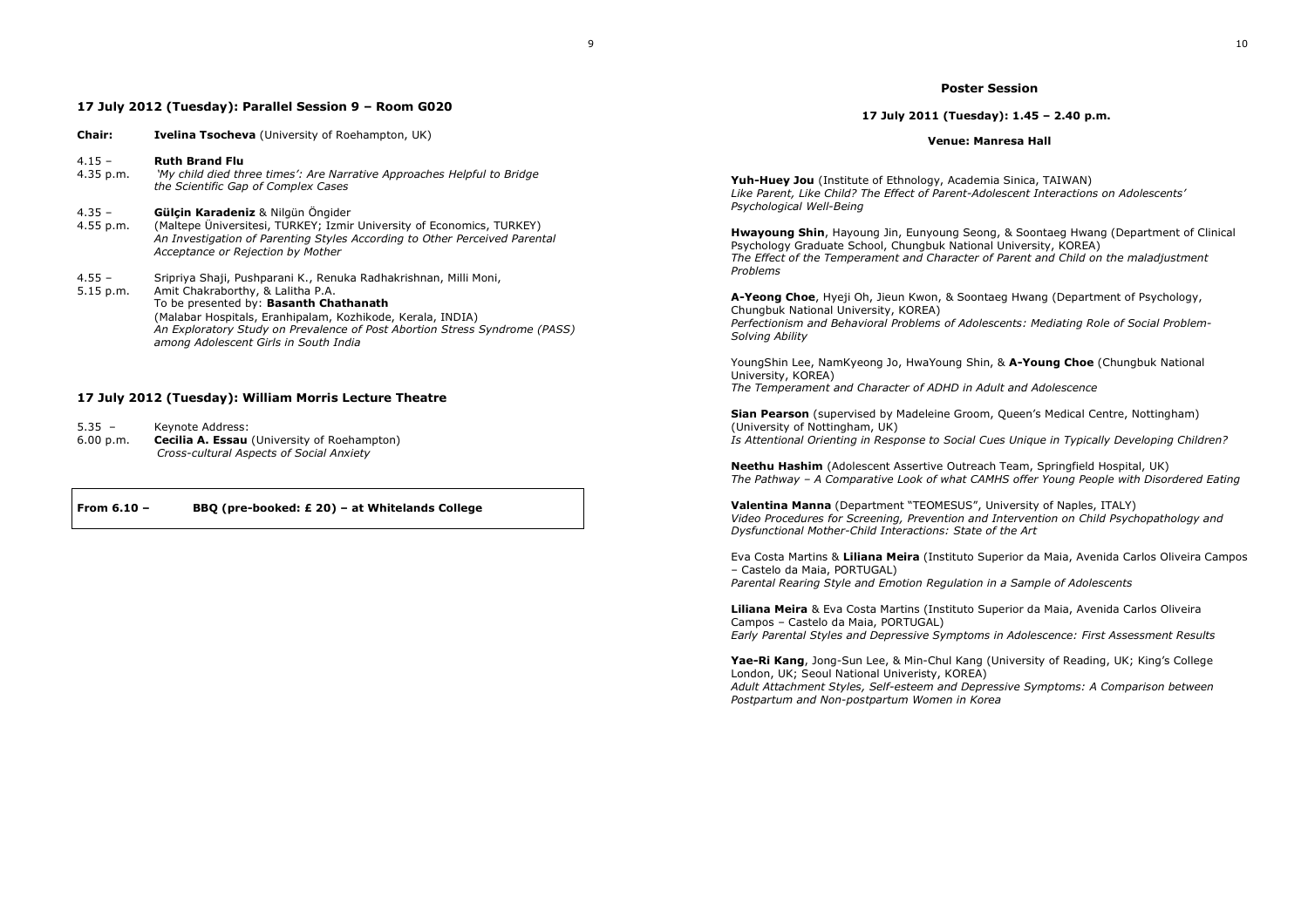Tainá Wandelli Braga, Larissa Nogueira Negreiros, Anderson Aires Lopes, Mayara Janaina Silveira Feitoza, Jéssica Ramos Franco de Sá, **Larissa Caroline Albertino dos Santos**, & Cláudia Regina Brandão Sampaio Fernandes Costa

(Federal University of Amazonas, BRAZIL)

*Building Bonds as Strategies for Reduction of Vulnerability of Adolescents in Conflict with Law* 

**Larissa Caroline Albertino Santos**, Denys de Paula Almeida, Paula Caroline dos Anjos Sampaio, Fernanda Priscilla Pereira Da Silva, Isadora Gomes Ferreira Da Silva, Helen Yuki Costa Miwa, & Cláudia R. B. Sampaio F. da Costa (Federal University of Amazonas, BRAZIL) *Being Tutor of Resilience - A Report of an Experience* 

Ana Cláudia Silva de Castro, Fabíola Vasquez Vieira, Taysa Roriz Hipólito Vieira, Denys de Paula Almeida, & **Cláudia Regina Brandão Sampaio Fernandes Costa** (Federal University of Amazonas, BRAZIL)

*Consumer Society, Delinquency and Perspective of Future: What do Adolescents Say?* 

Fernanda Priscilla Pereira Da Silva, Ana Cláudia Silva de Castro, Cristina Lopes Da Silva, Jéssica Ramos Franco De Sá, Larissa Nogueira Negreiros, Denys de Paula Almeida, Mayara Janaína Silveira Feitoza, & **Cláudia Regina Brandão Sampaio Fernandes Costa**(Federal University of Amazonas, BRAZIL) *Reading Project: Promotion of Rights and Protective Factors to law offenders adolescents* 

**Carolina Grego Del Cole**, Graziani L.M., Felicio L., Largman S.F., Araripe B.L., Ribeiro, W., & Jackowski A.P.

 (Universidade Federal de São Paulo – UNIFESP; Laboratório Interdisciplinar de Nerociências Clínicas – Departamento de Psiquiatria – UNIFESP, BRAZIL)

 *Adaptive Behavior in Williams and Down syndrome and its Possible Relationship to Psychiatric Symptoms* 

**Stella Polyviou** & Xenia Anastassiou-Hadjicharalambous (Psychology Program, University of Nicosia, CYPRUS)

 *Enhancing Positive Thinking via Cognitive Behavioural Techniques (CBT): A Pilot Intervention for Early Adolescence Incorporating a Parental Component* 

Harleen Ghuttora & **David Cawthorpe** (The University of Calgary, CANADA) *Evidence of System-based Stigma in Treatment of Somatic and Biomedical Disorders in Children with Mental Disorder: A population-based Health Utilization Study* 

**David Cawthorpe** (Faculty of Medicine, The University of Calgary, CANADA) *Identification of a Global Health Index Forming a Basis to Evaluate Population-focused Promotion and Prevention Strategies* 

**David Cawthorpe** (Faculty of Medicine, The University of Calgary, CANADA) *1994-2009 Population-based Service Utilization Study Indicates that the Annual Rate of Mental Disorder in Children and Adolescents has Doubled* 

Jaqueline Noga & **David Cawthorpe** (The University of Calgary, CANADA) *The Potential Economic Benefits of Including People with Disabilities in Water and Sanitation Access Policies*

### **18 July 2011 (Wednesday) - William Morris Lecture Theatre**

- 9.30 Keynote Address:
- 10.15 a.m. **Daniela Kramer-Moore** (Oranim Academic College, ISRAEL) *Killing the Ones they Love – Aspects of Toxic Parenthood*

### **Parallel Session 10 - William Morris Lecture Theatre**

- **Chair:Boris Mayer** (University of Konstanz, GERMANY)
- 10.20 **Boris Mayer** & Gisela Trommsdorff (University of Konstanz, GERMANY)
- 10.40 a.m. *The Relations between Adolescents' Family Models and their Well-Being in 10 Cultures*

### 10.40 – **Cláudia Regina Brandão Sampaio Fernandes Costa**

- 11.00 a.m. & Ana Paula da Silva Moraes (Psychology Department, Federal University of Amazonas, BRAZIL) *Meanings of Vulnerability to Drug Abuse by Incarcerated Adolescents*
- 11.00 **Mark Wright**, Helga Dittmar & Robin Banerjee (University of Sussex, UK)<br>11.20 a.m. Children's Consumer Culture Ideals and Motives: Links with Well-being
- 11.20 a.m. *Children's Consumer Culture Ideals and Motives: Links with Well-being*

11.20 – **Zaeema Riaz**, Shahid Iqbal, & Riaz Ahmad

 11.40 a.m. (Institute of Clinical Psychology, University of Karachi, PAKISTAN; Federal Urdu University for Arts, Science & Technology, PAKISTAN) *Causal Relationship of Self-Esteem with Depression and Anger among Adolescents of Religious Minorities in Pakistan* 

#### **18 July 2012 (Wednesday): Parallel Session 11 - Room G070**

**Chair: Agota Major** (University of Novi Sad, SERBIA) 10.20 – **Agota Major**, Marina Oros, & Ivan Jerkovic (University of Novi Sad, SERBIA) *A Robot as the Therapist's Assistant? Children's and Parents' Opinion on the Features of an Interactive Robot* 10.40 – **Vlad Muresan** (Department of Clinical Psychology, Babes-Bolyai University, 11.00 a.m. ROMANIA) *A self-help, Internet-based Cognitive Behavioral Intervention for Young People: Efficacy and Therapeutic Relationship* 11.00 – **Katere Pourseied** (University of Roehampton, UK) 11.20 a.m. *The Effects of a Newly Developed Intervention Program, based on Principles of Cognitive-Behavioural-Therapy and Emotion Regulation to Reduce Levels of Social Anxiety in Children*11.20 – **Farah Deeba** & Ronald Rapee (Department of Psychology, Macquarie 11.40 a.m. University, AUSTRALIA) *Evaluation of an Innovative Intervention for Children and Adolescents Experienced Trauma in a Low Resourced Country*